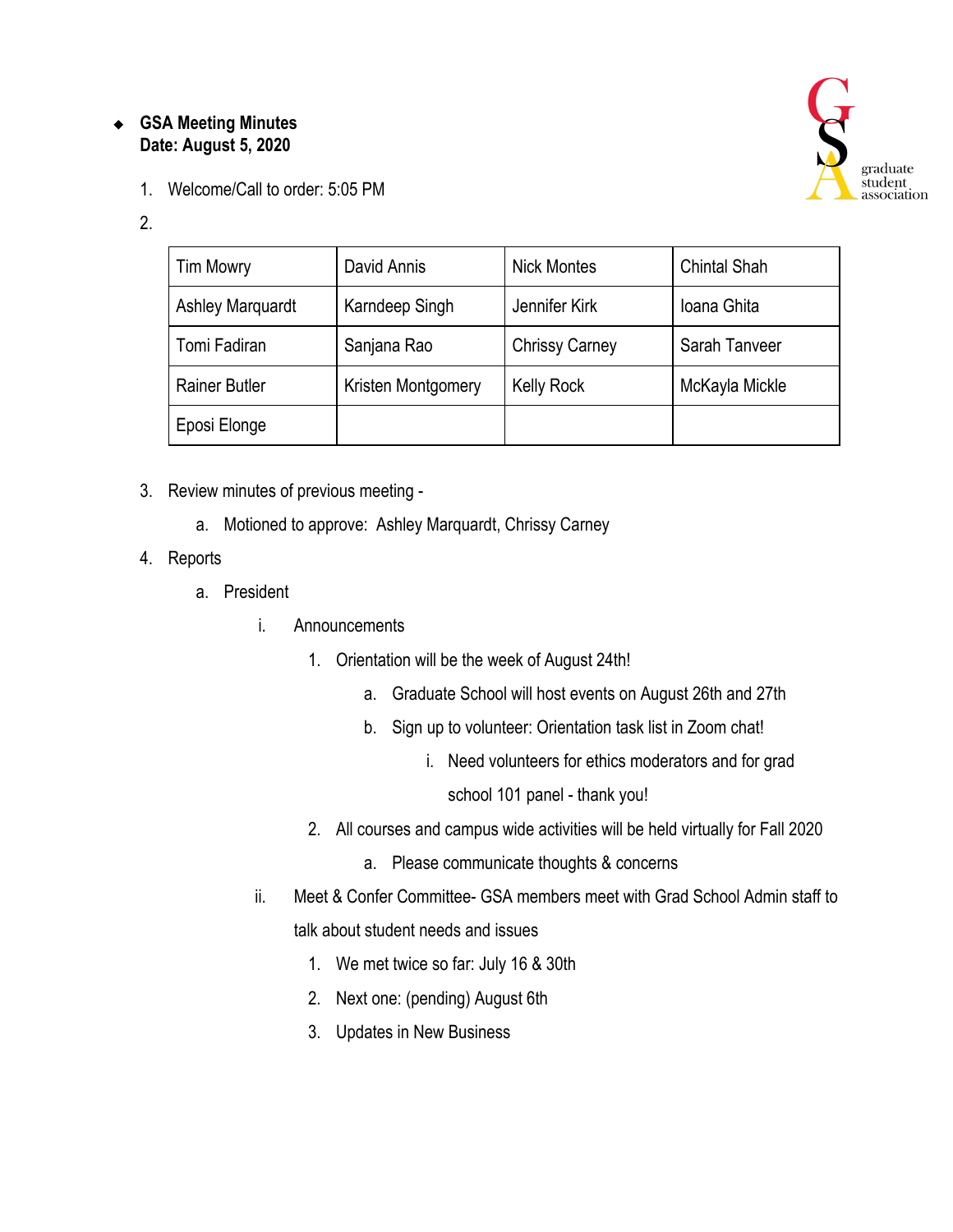- b. Vice President
	- i. Announcements
		- 1. Social Activities Committee:
			- a. Virtual Trivia Social: Tentative date: August 13th?
				- i. The social will be conducted over WebEx and initially limited in size. This is a new type of event and we want to make sure it is manageable.
				- ii. Working on incentives
				- iii. Please contact me if you'd like to be involved!
		- 2. USGA Announcements:
			- a. None
- c. Treasurer
- 1. Current Balance: \$12,812.67
	- a. 14,433.35 is the amount in checking pending distribution of checks from last fiscal year's awards and reimbursements.
	- b. Some checks have been distributed but not cashed therefore they will be included in the Fall budget.
- 2. Fall 2020 Budget Proposal (Includes pending reimbursements and awards from last fiscal year). Only proposing a budget for Fall 2020 since we don't know what Spring 2021 entails.
- 3. COVID WFH Support Award
	- a. Vote: PASS- will vote on specific amounts for awards after more research is done on what might be requested and the cost
	- b. After the 4th quarter travel award email went out, I received a lot of emails from students asking that we use part of the funds for the travel award to help students who had to buy items in order to successfully work from home. We propose to split the \$3000 travel award for the Fall into 2 awards since most conferences will be virtual, and students will not spend much on travelling.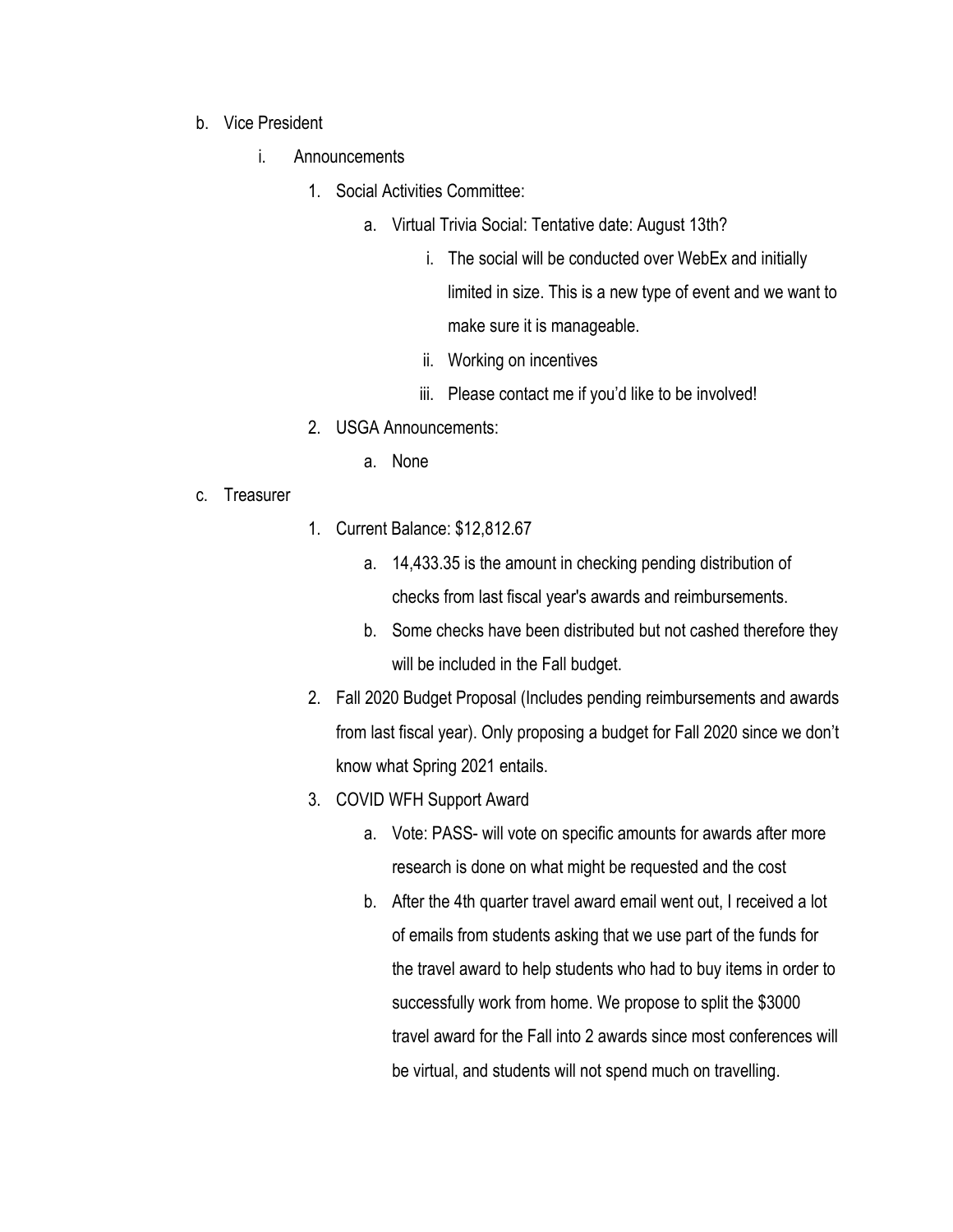- c. Possible application requirements: Specific aims or abstract and description of items they want to use the money for and a letter of support from PI.
- d. Input from reps to describe what items should be included or excluded from the award (software you would normally have access to in your lab, webcam, wifi boosters,wifi hotspots etc)
- 4. Proposal to change Travel Award
	- a. Vote: PASS
	- b. Proposal to change travel award: Instead of applying for award after the conference. Allow students to apply for awards that cover expenses for upcoming conferences. (The application would remain the same). For fall 2020 this award would cover registration fees and abstract submission fees for virtual conferences.
	- c. Apply for an award in the quarter before the conference.
	- a. "Tentative Award Upon Presentation of Receipts. The GSA is accepting travel applications prior to conference attendance on the basis of anticipated costs. The application and corresponding abstract will be judged and given a maximum award value, all travel receipts must be submitted in a single pdf document including conference registration and accepted abstract after the conference in order to receive the funding. Costs reimbursed will not exceed the awarded value. Awards given prior to conference travel can be submitted one application quarter prior to the anticipated travel. Reimbursement based awards will be given precedence in the application Quarter."
	- b. When can pre-applications be applied?
		- i. In the Quarter before travel
	- Quarter 1: July-September (Application due date June 15) Forms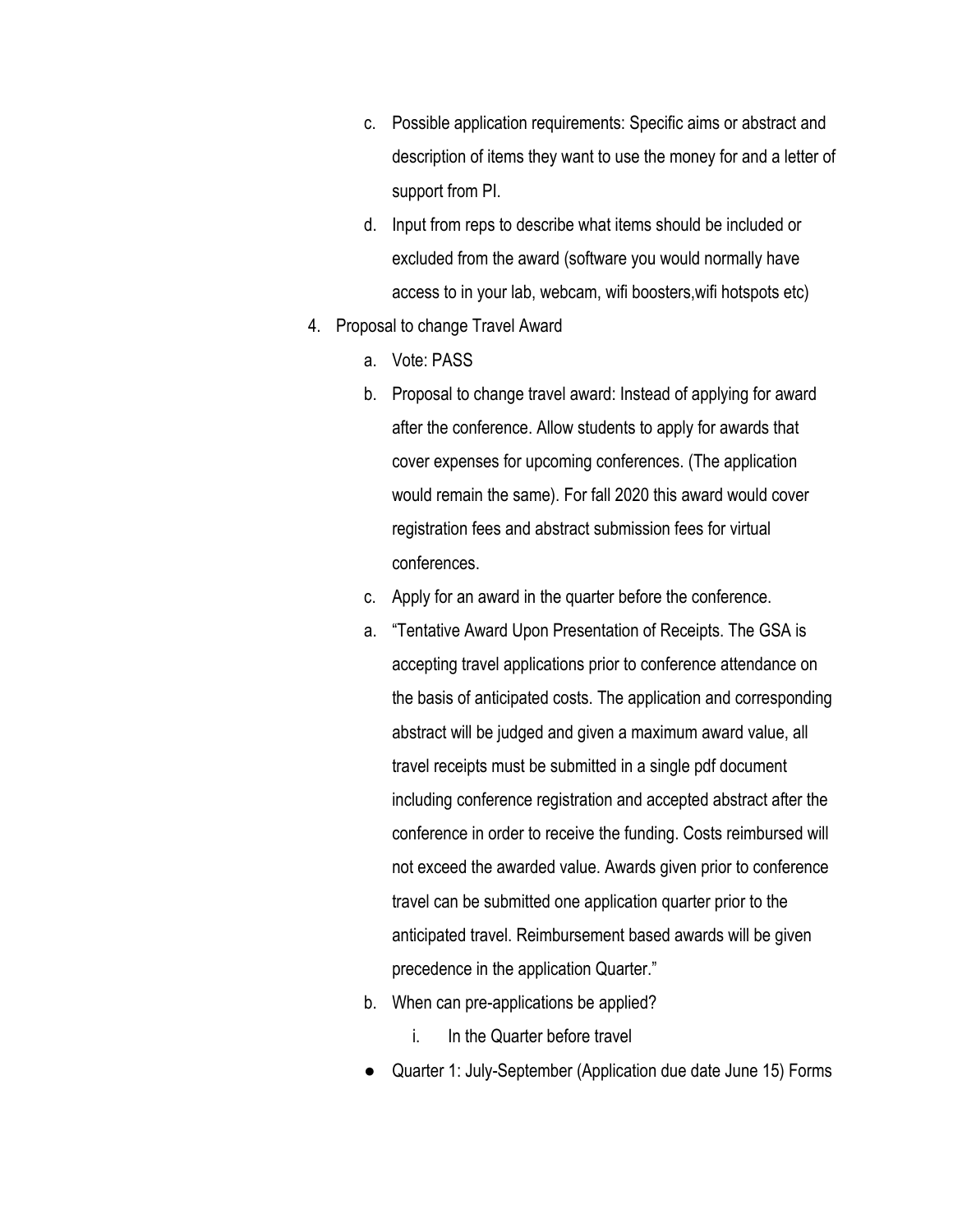- Quarter 2: October-December (due date September 15)
- Quarter 3: January-March (due date December 15)
- Quarter 4: April-June (due date March 15)
- Make the receipts due the 1st of the month following the quarter (eg October 1 for Quarter 1). Will take in effect second quarter DUE to us already being in quarter 1. Will send an email announcing changes to travel award. Explain that for those who travelled between July-Sept apply for quarter 1 and those who anticipate attending a conference or academic workshop between October and December (2ND QUARTER).

#### **Previous quarter due dates**

- ii. Quarters are 1:July, Aug ,Sept **Due:** Oct 15 2: Oct, Nov, Dec **Due:** Jan 15 3: Jan, Feb, March **Due:** April 15 4: April, May, June **Due:** July 15
- iii. Depending on availability reimbursement awards will be given precedence over pre-applications. The awarded funds are to be taken from the applied quarter (not the traveled quarter), depending on demand the funding quarter may be in the anticipated travel time period.
- d. Secretary
	- i. Announcements:
		- 1. Updating Rep list for 2020/2021
		- 2. Potential move to Google Group/Microsoft Teams for communication/resource
			- a. Any other ideas for more efficient communication esp. during COVID?
			- b. Waiting for resolution of GPILS email issue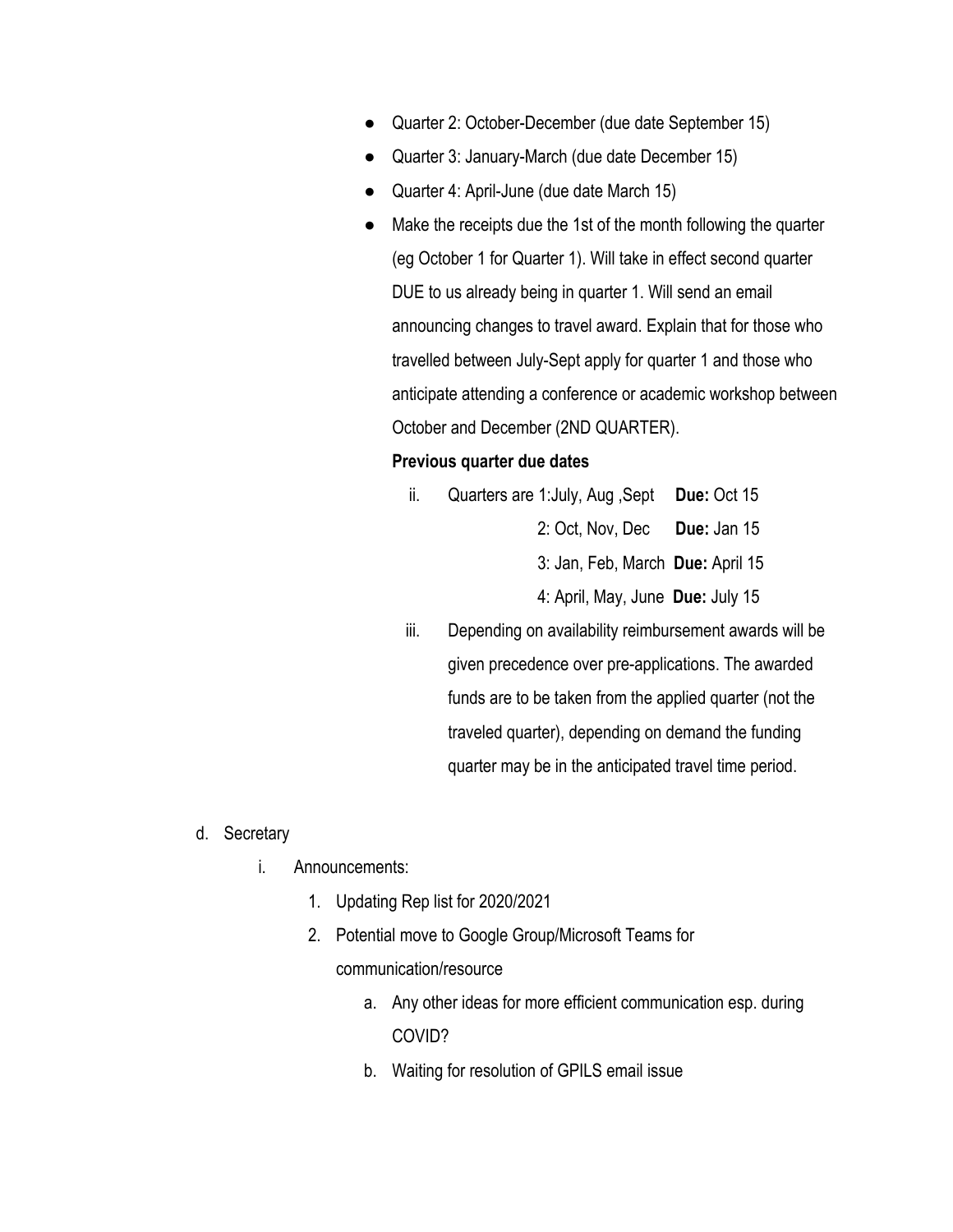3. Slight change in meeting agenda send out- add your questions and concerns to the Google Doc! We hope this will make conversations easier, especially while we remain virtual.

### e. Grad Council rep

- i. Announcements:
	- 1. Outstanding Mentor- Dr. Owen Woodward
- ii. U of M grad council:
	- 1. No meetings til Fall
- f. PR
- i. Announcements:
	- 1. No updates
- ii. Communications Committee
	- 1. No updates
- iii. Volunteer Committee:
	- 1. BARCS have opened the opportunity for people to foster pets in their homes during the outbreak. This can be something worthwhile to avoid having cabin fever. More info will be in the Grad Gazette
	- 2. Skype a Scientist is a fun program where families or individuals can reach out to us as scientists and ask general questions in regards to COVID-19 or the person's field of study (Will have more info in the Grad Gazette)
	- 3. Groups like CHD have launched "Adopt a Grandparent" which will allow volunteers to do just that. This is to compensate for the loneliness the elderly will have during the time of the pandemic. This campaign may also be interesting to some people (More info will be in the Grad Gazette).
- g. Meyerhoff: No updates.
- h. NOVA: NOVA has made a Twitter account as a platform for virtual #scicomm and to communicate about our events! Give it a follow: @NOVAatUMB
- **i. Program Rep Updates/Questions/Concerns:**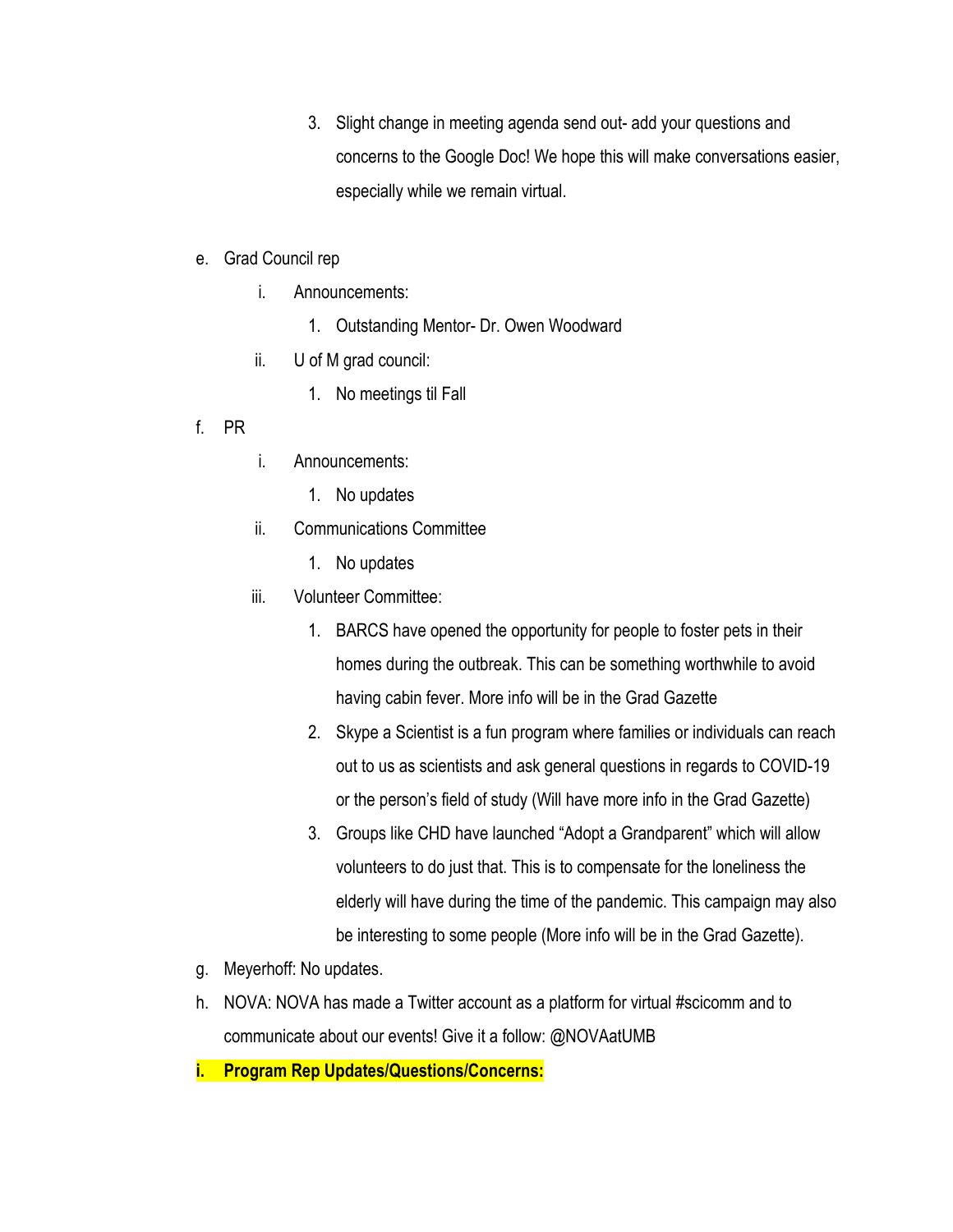- i. Need update on student health insurance plan and how UMM Immediate Care will be functioning this fall
- 5. Old Business:
	- a. Graduate Student Lounge
		- i. Survey sent out July 21st to assess graduate student opinion
		- ii. Results: students would like a graduate student lounge but much prefer it on the main campus instead of the Lexington market area
		- iii. Working with Graduate School and UMB admin to communicate our findings and make a game plan moving forward

# 6. New Business:

- a. Orientation
	- i. All virtual!
	- ii. Will have speakers from various student offices or services to introduce UMB either live or recorded videos
		- 1. Students can ask questions through the chat
	- iii. Thank you for volunteering for the ethics session and grad school 101 panel!
	- iv. GSA is going to get UMB or Graduate School t-shirts & masks for incoming students
		- 1. Ideas?
- b. Meet & Confer updates
	- i. Following up on our anti-racist action items proposed in May:
		- 1. Special edition of Grad Gazette to demonstrate how GSA is following up on these items
		- 2. Discussed campus-wide anti-racism training
		- 3. Discussed new Chief Diversity, Equity, and Inclusion Officer
		- 4. Discussed creation of a more transparent reporting process for racism and discrimination: EthicsPoint [hotline](https://www.umaryland.edu/umbhotline/)
			- a. How many reps knew about this hotline? (curious)
		- 5. Discussed providing more opportunities to BIPOC for grant applications,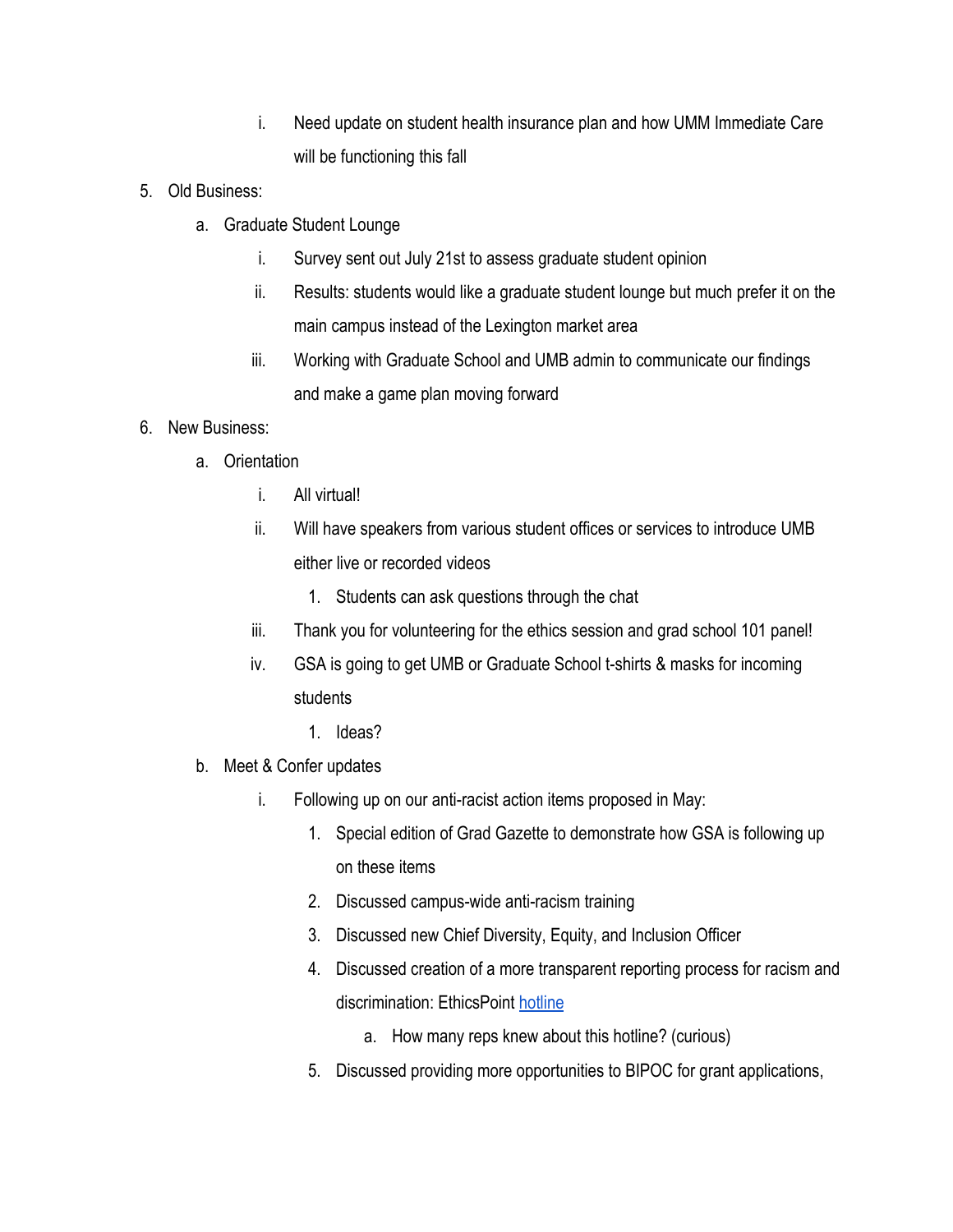funding opportunities, mentorship

- a. PROMISE program: Summer Success Institute
- 6. Discussed recruitment and retention of diverse faculty and staff
- ii. Will discuss COVID-19 concerns and challenges with virtual learning/fall semester at our next meeting
- iii. Other agenda items to include?
- c. COVID-19
	- i. Currently in Phase 2
	- ii. May have a Town Hall with the task force and the Graduate School (soon)
	- iii. Fall student services affected:
		- 1. No shuttle services
		- 2. No updates when Campus Center is opening: gym, cafe, study space
	- iv. Tuition and fees affected
		- 1. Flavius Lilly sent out letter on 7/30/20 regarding this
		- 2. Questions or concerns?
	- v. Specific concerns to address with Graduate School?
- d. Student Stipend Subcommittee
	- i. Issue: Large disparity in stipends within Graduate School and compared to other universities
		- 1. Data we have so far for **PHSR** specifically and for [greater university](https://docs.google.com/document/d/1kb6M6DWjXHMBI2z_1LyyqqUiLKwdVyycH8-y4RrCaK4/edit?usp=sharing)
	- ii. GOAL: Present to Graduate School (Erin) and to UMB admin (Drs. Jarrell & Ward) to advocate for stipend increases
	- iii. Action: collect data on other university graduate school stipends and cost-of-living, etc.
		- 1. Headed by:
		- 2. Need reps to sit on this committee
- e. Diversity & Inclusion Subcommittee
	- i. Subcommittee/partnership with PDAC and USGA for student concerns
		- 1. Concern that students don't have a clear resource for reporting problems.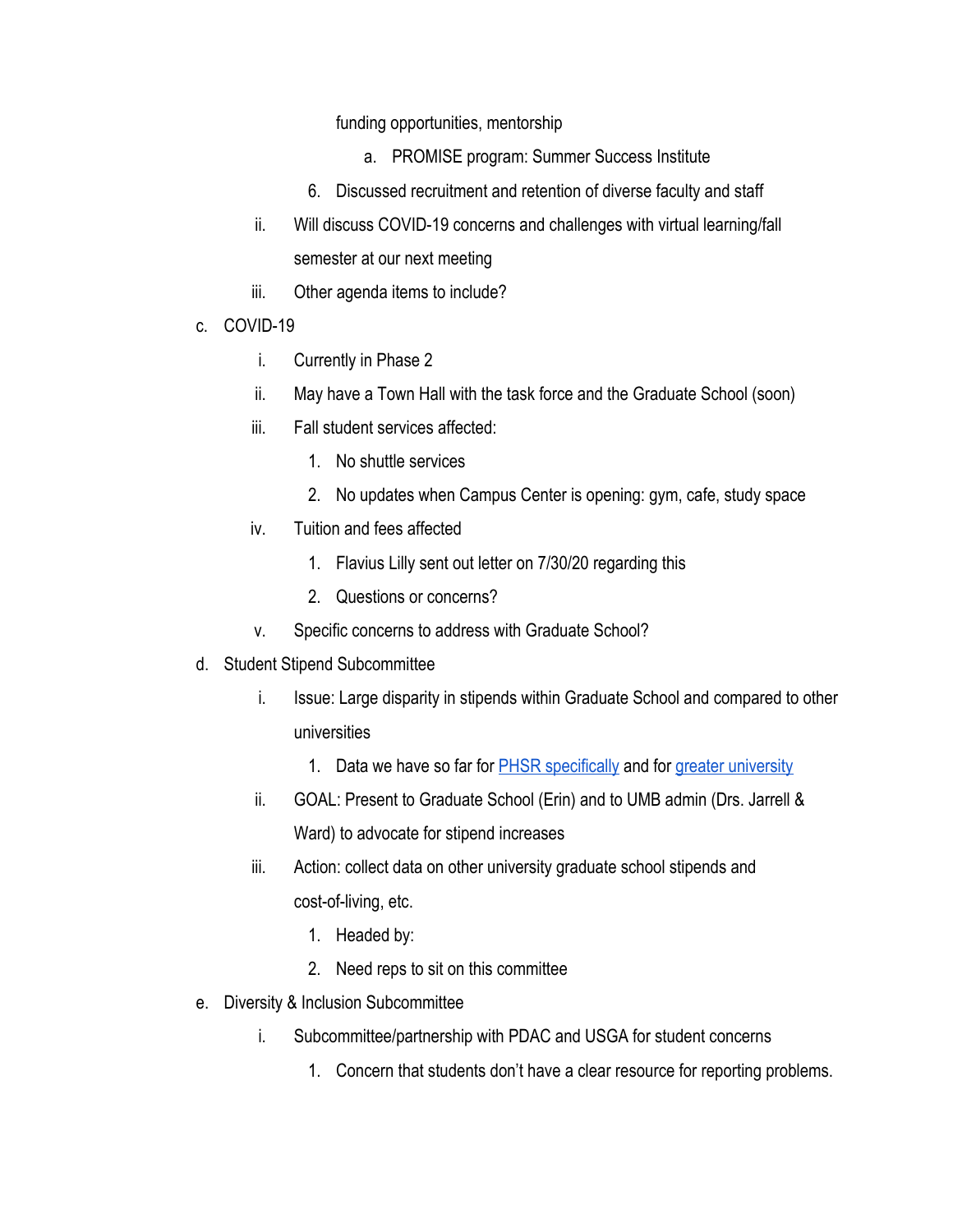While the subcommittee would focus on Diversity, Equity, and Inclusion at UMB, it could ultimately become a forum for graduate students to feel comfortable asking questions and seeking resources that may not have one clear place to go.

- ii. Action: compile resources and connections
- f. GPILS students:
	- i. umaryland email discontinuation
		- 1. Elice sent out an email on Friday, July 31st about this
		- 2. Questions or concerns?
	- ii. New Career & Leadership Development seminars
		- 1. Seminars relevant to your year in graduate school (ex: 1st year- timeline for a successful grad school experience; 4th year- types of careers, CV development)
		- 2. Jenn Aumiller is putting this together & wants GSA's feedback!
- 7. Upcoming Events:
	- a. Orientation- Virtual Events
	- b. Suggestions on how to make a virtual orientation feel more connected
- 8. Other Business/Announcements
	- a. Resources from discussion:

Maryland State Testing Info: (updated each Monday)

<https://coronavirus.maryland.gov/pages/symptoms-testing>

UMB's Advice on Testing/How to Get Tested

[https://www.umaryland.edu/coronavirus/content/testing-hygiene-and-health/where-can-i-ge](https://www.umaryland.edu/coronavirus/content/testing-hygiene-and-health/where-can-i-get-tested-for-covid-19.php) [t-tested-for-covid-19.php](https://www.umaryland.edu/coronavirus/content/testing-hygiene-and-health/where-can-i-get-tested-for-covid-19.php)

Scheduling for Testing at the Baltimore Convention Center

[https://myportfolio.umm.edu/mychart/SignupAndSchedule/EmbeddedSchedule?id=RES%5](https://myportfolio.umm.edu/mychart/SignupAndSchedule/EmbeddedSchedule?id=RES%5E84002422&vt=22697) [E84002422&vt=22697](https://myportfolio.umm.edu/mychart/SignupAndSchedule/EmbeddedSchedule?id=RES%5E84002422&vt=22697)